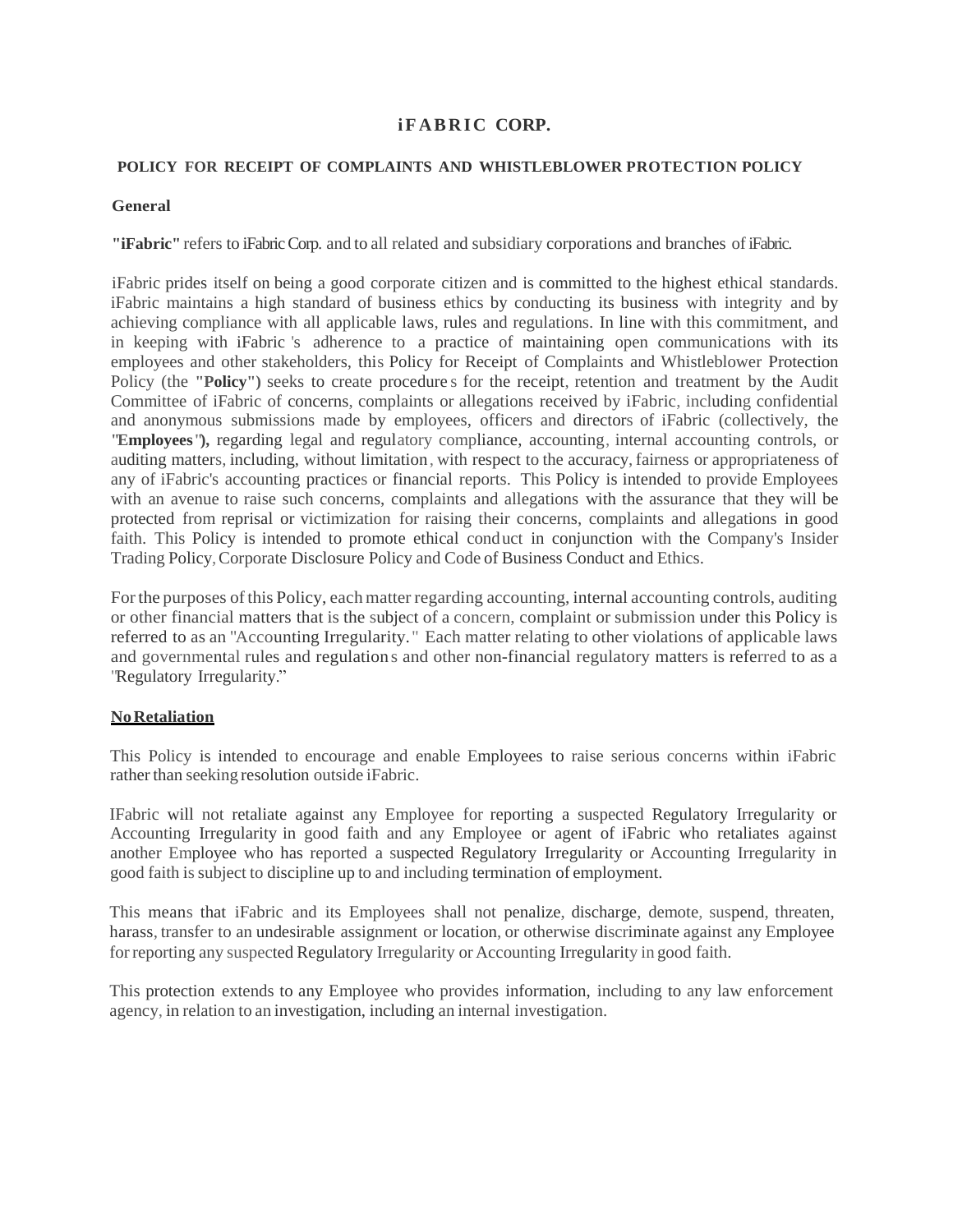#### **Reporting Suspected Regulatory Irregularities or Accounting Irregularities**

It is the responsibility of all Employees to report all suspected Regulatory Irregularities or Accounting Irregularities in accordance with this Policy. iFabric maintains an open door policy and suggests that Employees share their questions, concerns, suggestions or complaints with someone who can address them properly. In most cases, an employee's manager is in the best position to address an area of concern. However, if an employee is not comfortable speaking with his or her manager or he or she is not satisfied with their manager's response, he or she is encouraged to speak with Hilton Price, Chief Financial Officer, by email at [hilton.price@rogers.com](mailto:hilton.price@rogers.com) or by telephone at 647-465-6161, or any executive with whom he or she is comfortable speaking.

If an Employee receives a report of a suspected Regulatory Irregularity or Accounting Irregularity from an external source, the Employee is required to disclose the provided i nformation to the Employee's manager, the Chief Financial Officer, or any executive with whom he or she is comfortable speaking.

Upon becoming aware of a concern or complaint about a suspected Regulatory Irregularity or Accounting Irregularity, managers and executives of iFabric are required to report such suspected Accounting Irregularities to the Chair of the Audit Committee of the Board of Directors (the **"Committee"),** which hasspecific and exclusive responsibility to investigate all reported suspected Accounting Irregularities.

## **Complaints may also be submitted confidentially or anonymously, as described under "Confidentiality" below.**

### **Investigation o f Complaints**

Upon receipt of a report about a suspected Regulatory Irregularity or Accounting Irregularity, the Chair of the Committee shall notify the full Committee about the report. The Committee is responsible for investigating and resolving all reported concerns, complaints and allegations concerning suspected Regulatory Irregularities and Accounting Irregularities, whether or not the complaint or allegation is made by an Employee or by an external source.

# **Accounting and Auditing Matters**

Pursuant to its Charter, the Committee is responsible for addressing all reported concerns or complaints regarding corporate accounting matters, internal accounting controls or auditing matters. The Chief Financial Officer is required to immediately notify the Committee of any complaint of which he or she becomes aware and to work with the Committee until the matter is resolved.

#### **Acting in Good Faith**

Anyone filing a complaint concerning a suspected Regulatory Irregularity or Accounting Irregularity must be acting in good faith. For the purposes of this Policy, "good faith" means that an Employee reasonably believes that the suspected Accounting Irregularity is factual and is not reporting the suspected Regulatory Irregularity or Accounting Irregularity for personal gain or any ulterior motive.

Any allegations that prove not to have been made in good faith and which prove to have been made maliciously or with knowledge that they are false will be viewed as a serious disciplinary offence.